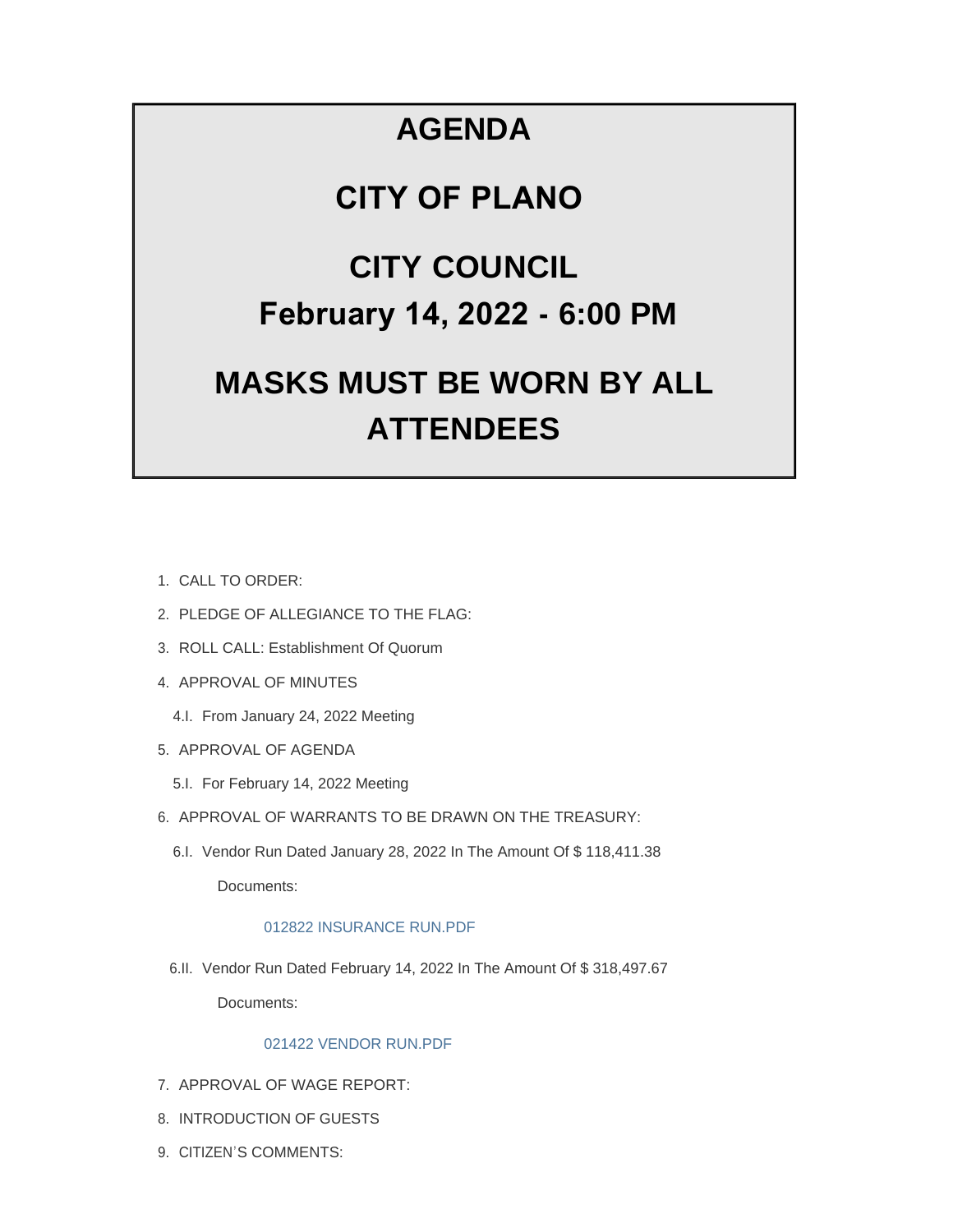- 10. MAYOR'S REPORT:
- CITY ATTORNEY'S REPORT: William Thomas 11.
	- 11.I. Ordinance Increase Class E Liquor License From 6 To 7

Documents:

#### [ORD NUMBER OF CLASS E.PDF](https://www.cityofplanoil.com/AgendaCenter/ViewFile/Item/8682?fileID=2447)

11.II. Ordinance - Decrease Class G1 Liquor License From 5 To 4

Documents:

#### [ORD NUMBER OF CLASS G-1.PDF](https://www.cityofplanoil.com/AgendaCenter/ViewFile/Item/8683?fileID=2448)

11.III. Resolution - Agreement Between The City Of Plano And Invent Environmental

Documents:

#### [RESOLUTION INVENT ENVIR.PDF](https://www.cityofplanoil.com/AgendaCenter/ViewFile/Item/8721?fileID=2452)

11.IV. Resolution - Closed Session Minutes

Documents:

#### [RESOLUTION CLOSED SESSION MIN.PDF](https://www.cityofplanoil.com/AgendaCenter/ViewFile/Item/8722?fileID=2453)

- 12. CITY CLERK'S REPORT: Kathleen Miller
	- 12.I. Sales & Related Taxes For November 2021; \$ 181,398.00; Up \$ 12,683.47 From Same Time Last Year
	- 12.II. Sales & Related Taxes For December 2021; \$ 158,715.75; Down \$ 17.31 From Same Time Last Year
- MFT Allotment For December 2021, Unobligated Balance \$ 1,001,564.49 12.III.
- 12.IV. MFT Allotment For January 2022, Unobligated Balance \$1,022,052.76
- CITY TREASURER'S REPORT: Zoila Gomez 13.
	- 13.I. Approval Insurance Renewals (Blue Cross Blue Shield Healthcare And Met Life Dental) For 2022-2023

Documents:

#### [2022 23 INSURANCE RENEWALS.PDF](https://www.cityofplanoil.com/AgendaCenter/ViewFile/Item/8686?fileID=2450)

- 13.II. Schedule Of Original Budget Meetings For FY '23 And Budget Worksheets Are Included In Meeting Packets
- 14. POLICE CHIEF'S REPORT: Jonathan Whowell
- 15. DIRECTOR OF PUBLIC WORKS/CITY ENGINEER: D. Boyer, K. Tisberger, J. Beyer
	- 15.I. Approve Hiring John J. Crafton For The Street Department Maintenance III Position At A Salary Of \$ 18.87 Per Hour With A Start Date Of February 22, 2022
- 16. DIRECTOR OF BUILDING, PLANNING & ZONING: